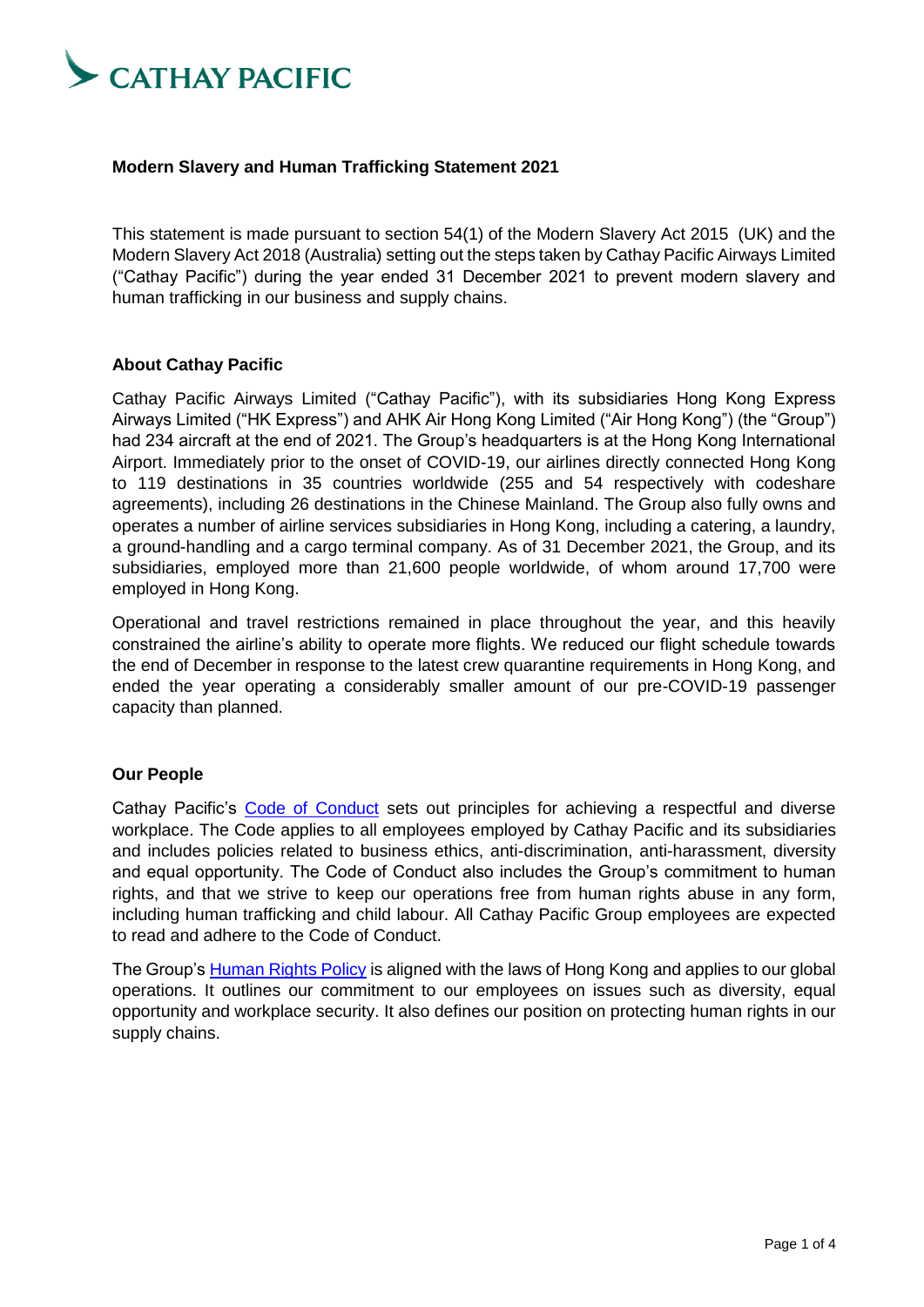# **Our Operation**

As part of the aviation industry, we are concerned that cross-border criminal groups and individuals may exploit the interconnected air transport system to facilitate human trafficking. Stepping up our efforts to protect customers against this grave crime, we developed Cathay Pacific's guiding policies on Modern Slavery and Human Trafficking and formal training materials for flight crew and cabin crew in 2019. The development of the policy has resulted in two documents. One is a [Modern Slavery and Human Trafficking Policy Statement](https://www.cathaypacific.com/content/dam/focal-point/cx/about-us/responsible-business/Cathay-Pacific_Modern-Slavery-and-Human-Trafficking-Policy-Statement.pdf) that sets out Cathay Pacific's commitment to the fight against human trafficking. It is accompanied by a second internal document which outlines procedures and practices including employee training, collaborating with third parties and conducting supplier due diligence.

Training for our flight crew and cabin crew began in early 2020 by teaching our people how to recognise and respond to potential human trafficking activities. All employees learn what signs and behaviours to look for, as well as specific questions they can ask to further assess the situation and how to safely report suspected cases. The training reinforces the importance of all our frontline teams working together as well as with the authorities. We also updated our operating manuals for both employee groups for the handling and reporting of the suspected cases. In 2021, 100% of our operating flight and cabin crew undertook the anti-human trafficking training, and no suspected human trafficking incidents were reported.

Our ground operations policy manuals have been similarly updated and throughout 2021, an online training program was rolled out to our customer-facing airport employees. Fully aligned with our cabin crew training, this program upskilled both our own employees as well as those of our third party ground handling agents in identifying, assessing and appropriately responding to suspected cases of human trafficking. In recognition of the important role our ground teams play, the program has also been built into our recurrent training matrix.

Ongoing reviews will be conducted to ensure the effectiveness of these actions.

# **Our Supply Chain**

Cathay Pacific is committed to acting ethically and with integrity in all business relationships which includes implementing policies and procedures to ensure that there is no modern slavery or human trafficking in its supply chains or in any part of the business.

Cathay Pacific's Procurement and Aircraft Trading department manages the airline's supply chain, conducts supplier due diligence as required and works to ensure suppliers' adherence to Cathay Pacific's [Supply Chain Sustainability Code of Conduct.](https://www.cathaypacific.com/content/dam/cx/about-us/environment/PDF/CSR_Code_of_Conduct_EN.pdf) This document sets out our minimum requirements in areas including prohibition of employing under-age or forced labour, providing health and safe work environment, providing proper compensation and work hours, and sharing the standards with their subcontractors. In 2021, we conducted a benchmarking exercise to compare the current Code of Conduct with best practices in and beyond our industry. An updated version that aligns with our commitments in modern slavery prevention and other aspects would be made available in May 2022.

Cathay Pacific had over 11,000 direct suppliers globally in our record of which about 3,000 of them were active with spend in 2021. Geographic distribution of our active suppliers in 2021 was as follows.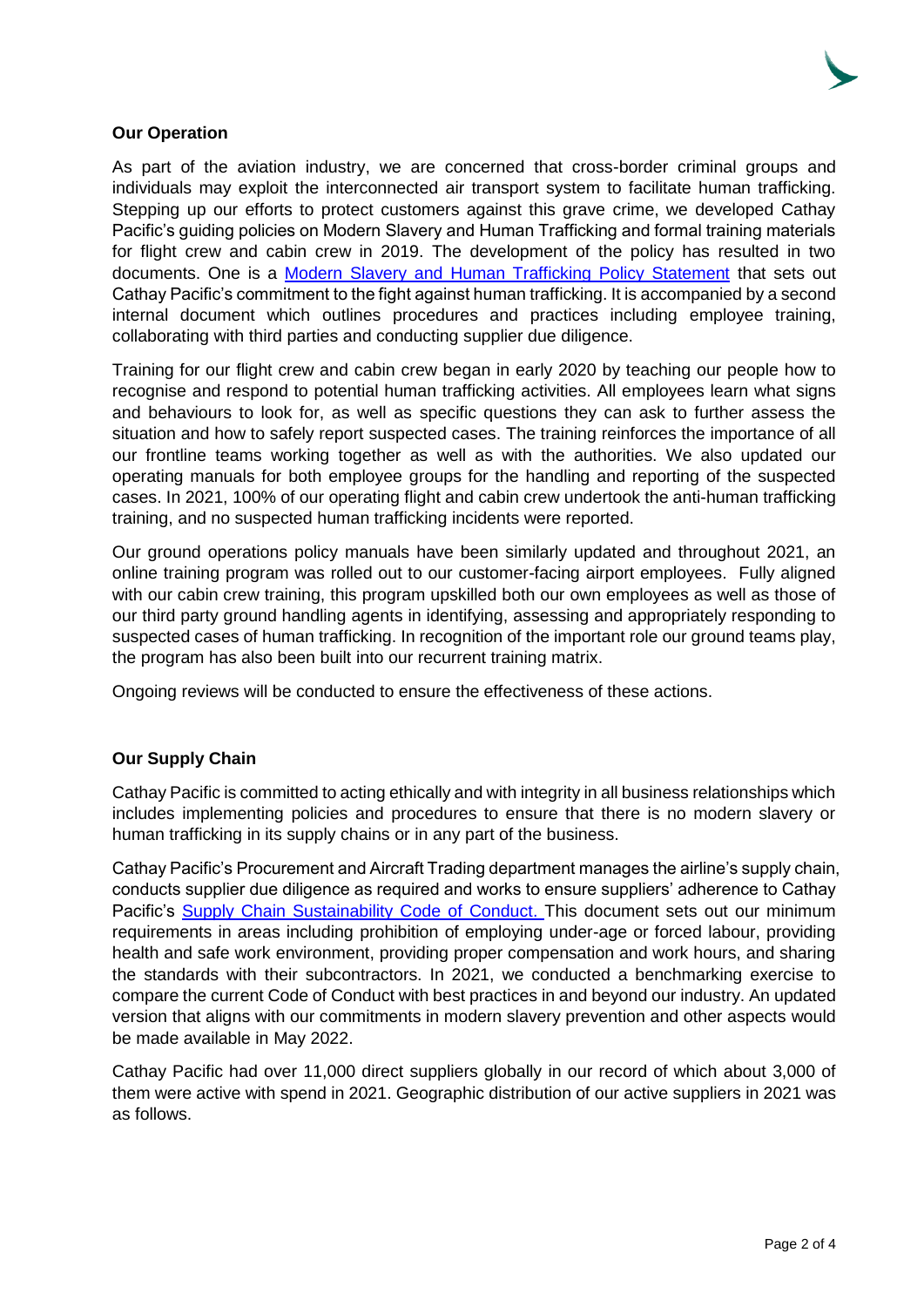

After reviewing geographical and sectoral human rights risks and vulnerability in our procurement, including that undertaken by our subsidiaries, we have reached out to a number of key suppliers in areas with potential human rights supply chain risks, namely certain food products and textile and garment suppliers, and enquired about their governance and practices in the subject matter. We will continue to monitor their performance going forward.

We are also in the process of identifying tools and resources to incorporate ESG and modern slavery risk management in our overall procurement process. We will assess effectiveness of these actions after their implementation.

# **Risk Assessment and Management**

A structured approach to managing the Group's Environmental, Social and Governance (ESG) risks was developed as part of the overall corporate risk management process. This approach is based on a risk taxonomy specifically defined to identify, assess and mitigate ESG risks across the business, and the taxonomy covers modern slavery in supply chain. The identification of ESG risks was performed through top down and bottom up assessments, and the risks identified are prioritised and key risks incorporated into the existing risk registers, with mitigation plans developed where appropriate. The outcomes of the assessments were reported to the Risk Management Committee and the Board Risk Committee. For a full description of the risk management approach and process adopted by the Group, please refer to page 48-55 in the